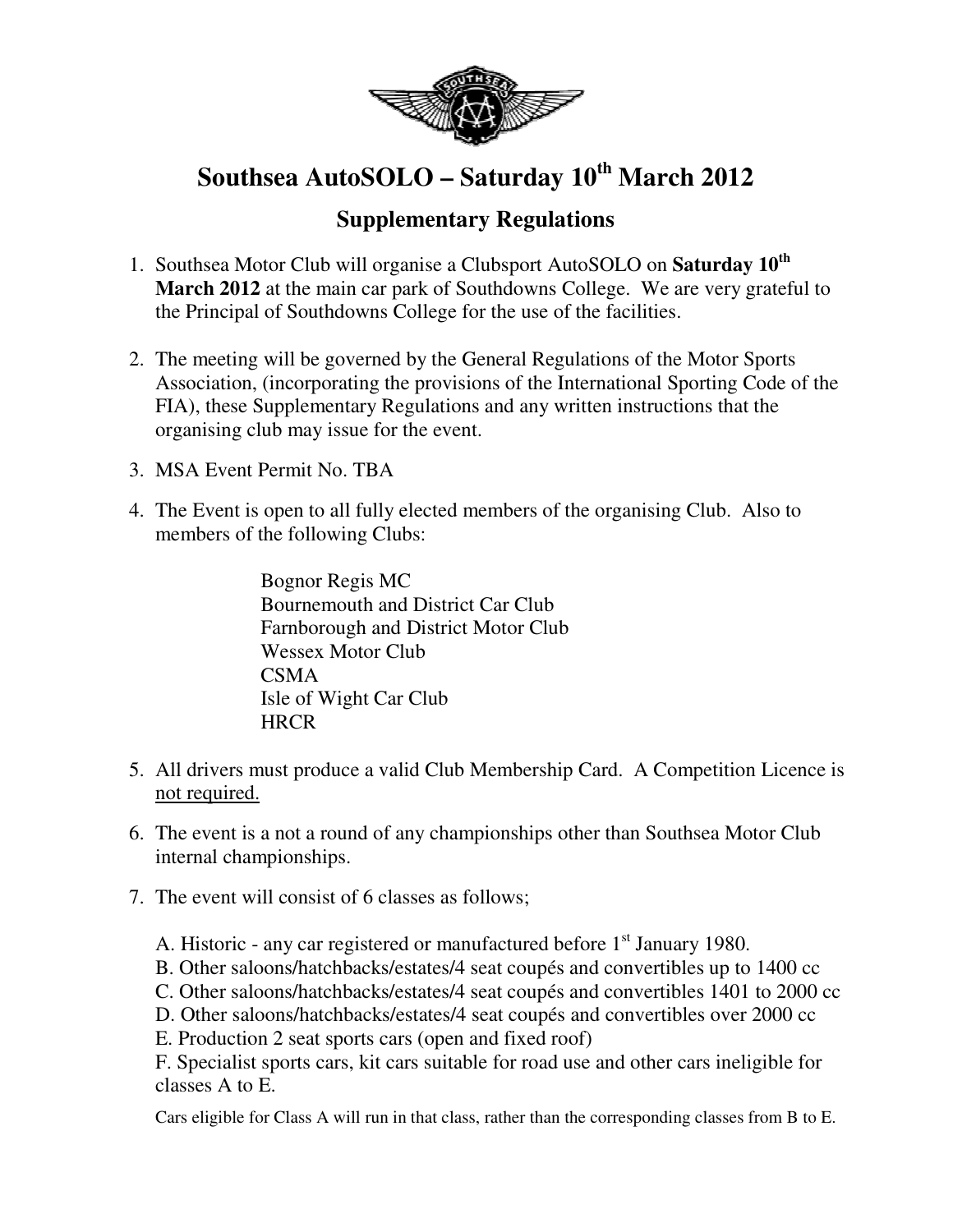Diesel cars, with or without forced induction, will run in the class corresponding to their engine capacity. A petrol engine with forced induction, in Class B or C, will move up one capacity class. A rotary engine will be classed at twice its normal capacity.

Production cars are those running with original panel and window materials, although additional panels, e.g. wheel arch extensions, and accessories may be added. They must have full trim and seats although type may be replaced. The original manufacturer's engine type must be fitted in the original position, but it may be tuned. Suspension may be altered within its original configuration.

- 8. All vehicles must comply with MSA Technical Regulations. All vehicles must be taxed and insured for the public road. A current MOT certificate must be produced at scrutineering where applicable, then proof of date of first registration will be required. Vehicles must compete on road-legal tyres. **All vehicles must have been driven to the event.**
- 9. The programme of the meeting will be:

**Signing on** opens at **0815 Scrutineering** opens (in competitor's paddock place) at **0815** Any competitor **not signed on** by **0930** may be excluded. **Driver's Briefing** at **0930 First car starts** at **1000.** 

10.Awards will be presented as follows:-

| First in each Class<br>(subject to 3 starters).<br>(subject to 6 starters).<br>Second in each Class<br>(subject to 10 starters).<br>Third in each Class<br>(subject to 3 starters).<br><b>First Lady</b><br>(subject to 3 starters).<br>Best Southsea M/C | <b>First Overall</b>                       | Class F are not eligible for this award |  |
|-----------------------------------------------------------------------------------------------------------------------------------------------------------------------------------------------------------------------------------------------------------|--------------------------------------------|-----------------------------------------|--|
|                                                                                                                                                                                                                                                           |                                            |                                         |  |
|                                                                                                                                                                                                                                                           |                                            |                                         |  |
|                                                                                                                                                                                                                                                           |                                            |                                         |  |
|                                                                                                                                                                                                                                                           |                                            |                                         |  |
|                                                                                                                                                                                                                                                           |                                            |                                         |  |
|                                                                                                                                                                                                                                                           | No competitor may win more than one award. |                                         |  |

11.The Secretary of the meeting, to whom all entries must be sent, is:

## **Keith Shepherd 2A Admirals Road, Locks Heath, Southampton SO31 6QF 01489 574524 (answerphone)**

- 12.Entries open on the publication of these Regulations, and close finally on Wednesday 7<sup>th</sup> March. All entries must be made on the official entry form and accompanied by the entry fee of **£26.00** Entries will be acknowledged by e-mail or telephone only. Please make any cheque payable to 'Southsea Motor Club Ltd'. Final Instructions will be sent (by e-mail, fax, or post) during the week prior to the event.
- 13.The maximum entry for the meeting is 40. The minimum is 20. Should the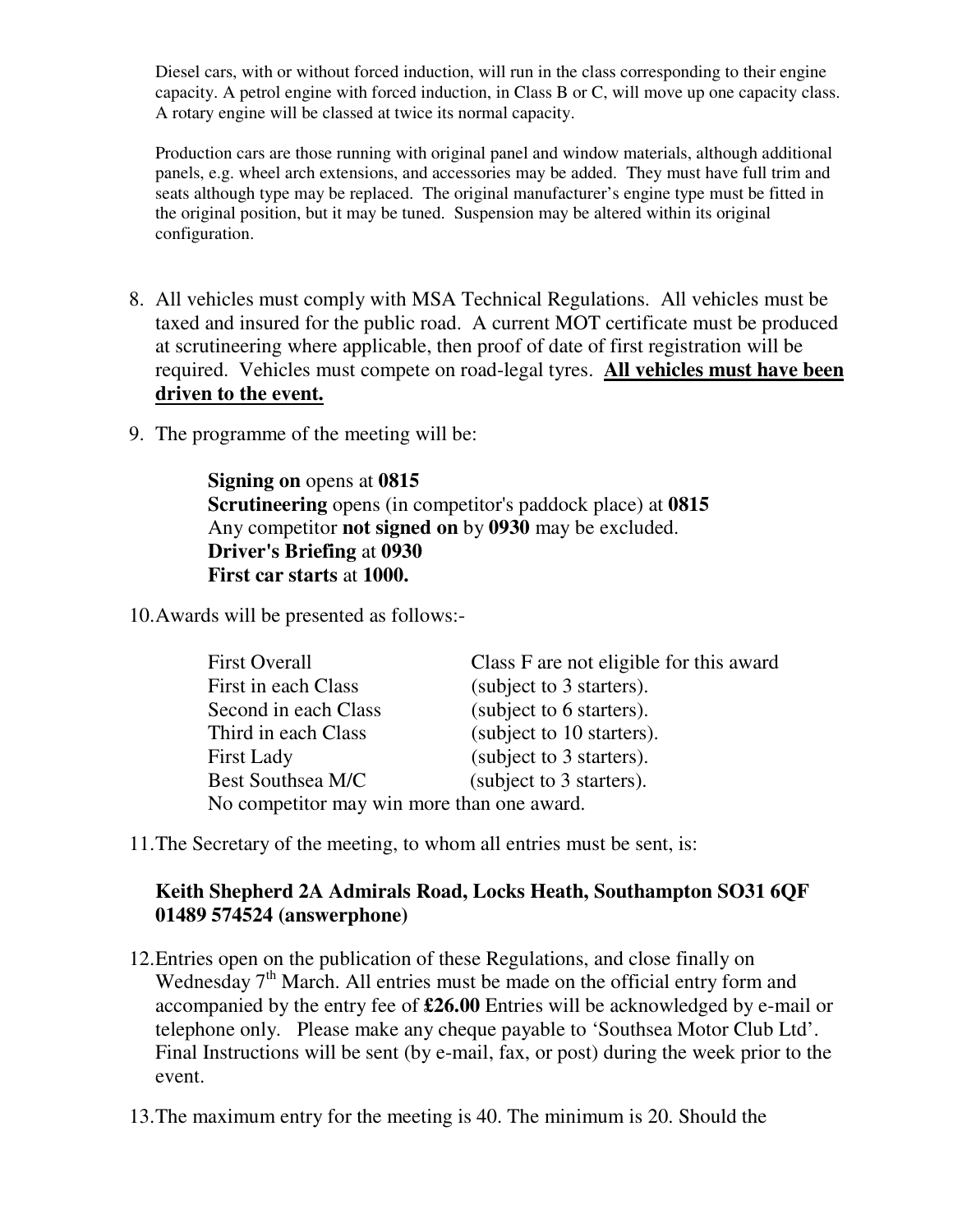minimum figure not be reached, the organisers reserve the right to cancel the meeting. There is no minimum class entry and classes will not be amalgamated. Entries will be selected in order of receipt. Double entries are allowed, but no car may be entered by more than two drivers. No passengers are allowed. Entries may be accepted from drivers between the age of 16 and 17, or over 17 without an RTL, but they may only drive a saloon-type car of less than 1600cc. The entry will be divided into three random Groups. At any one time, while one Group is competing, another Group will be preparing to compete and the final Group will be marshalling.

- 14.Other Officials are:- Club Stewards: Shane Dennis, Colin Shepherd Clerks of the Course: TBA Scrutineer: Keith Shepherd Chief Timekeepers: TBA
- 15.Provisional results will be published as soon as possible following the end of the event, and declared final as C 5.2.1 viz after 30 minutes. Awards will then be presented.
- 16.Any protest must be lodged in accordance with C 5.1.
- 17.Competitors will be identified by numbers which will be supplied by the organisers. Throughout the competition, they must be displayed on both sides of the car, preferably in the rear side windows - or closest equivalent place.
- 18.Marking and penalties will be as follows: (Points according to Table M.7)

| a. Time taken:                                                                                | 1 per second (and fraction) to complete the test. |                |
|-----------------------------------------------------------------------------------------------|---------------------------------------------------|----------------|
| b. Touching a cone or barrier or any other course marker:                                     |                                                   | 5 per mistake. |
| c. Taking an incorrect route on any course.                                                   |                                                   | $20*$          |
| (however, returning to the point of departure from the correct                                |                                                   |                |
| route and then completing the route correctly will not be                                     |                                                   |                |
| penalised, except as below.)                                                                  |                                                   |                |
| d. Not attempting or being ready to attempt a test when instructed                            |                                                   |                |
| to do so:                                                                                     |                                                   | $20*$          |
| e. Failing to cross or stop at any line or specified position as required                     |                                                   |                |
| in a test:                                                                                    |                                                   | 10             |
| *Plus the lowest time by any competitor in the class making an attempt correctly on that run. |                                                   |                |
| The maximum penalty (including time) for any test cannot exceed those in c or d above.        |                                                   |                |

- 19.The courses will be depicted by numbered cones. Course designs will be in the competitor's pack which will be issued after successful completion of signing on.
- 20.The better two runs of three attempts at each course will count for results. If time presses late on, then only one run from two attempts at the last course will count. In the event of a tie, the fastest run on the first course will determine the tie, then the second fastest run on the first course, then the fastest run on the second course etc until the tie is resolved. To be classed as a finisher, a competitor must start at least